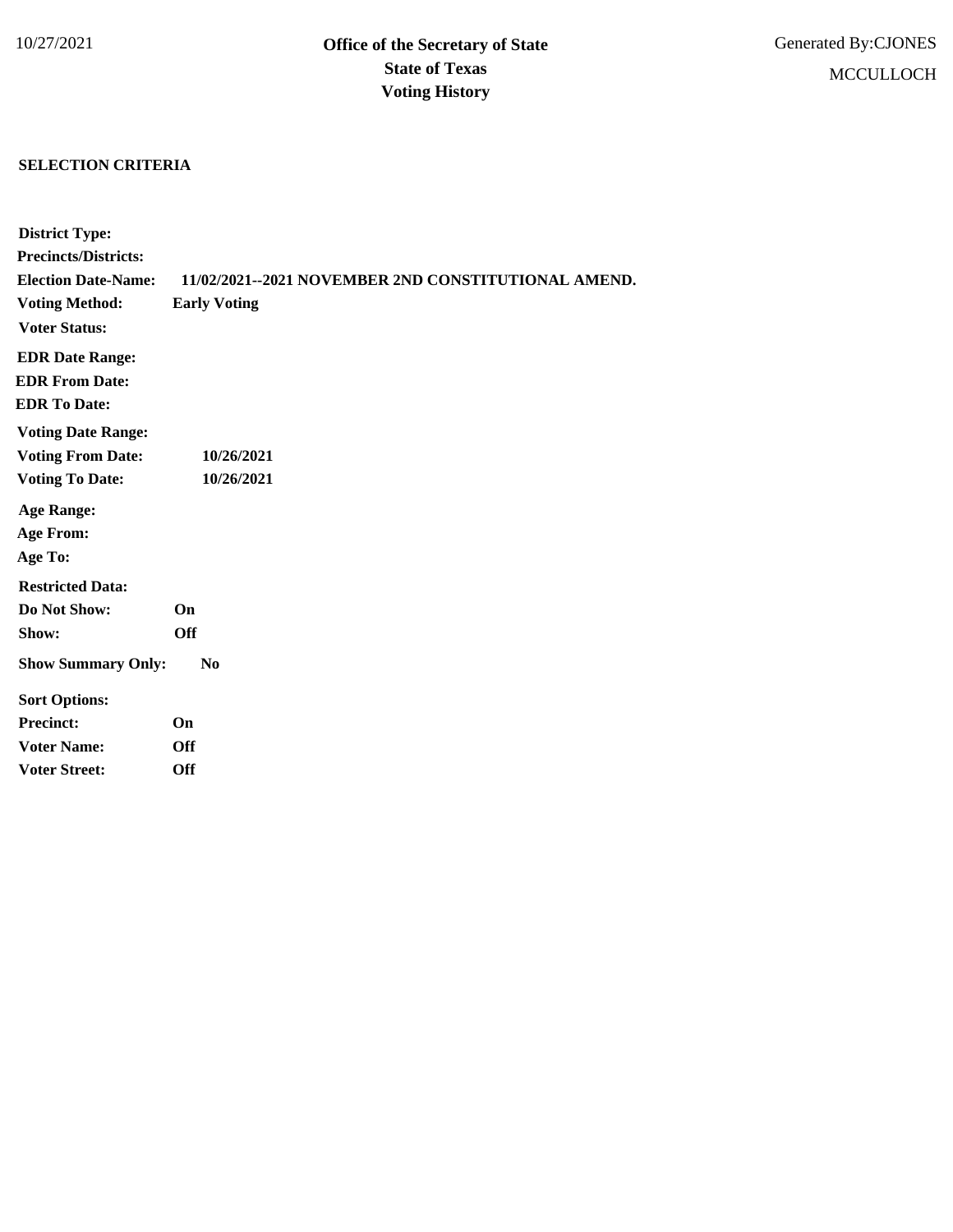| Precinc<br>t | VUID           | <b>EDR</b>                                 | Voter<br>Status | Voter Name                                   | <b>DOB</b>            | Current<br>County | Residence<br>Address                       | Mailing Address                                                           |
|--------------|----------------|--------------------------------------------|-----------------|----------------------------------------------|-----------------------|-------------------|--------------------------------------------|---------------------------------------------------------------------------|
| 101          | 1093065674     | 03/27/2016                                 | $\overline{V}$  | CHAVEZ, DIANA 11/06/1956<br>LYNN             |                       | 160               | 1177 FM 3022<br>BRADY TX 76825             |                                                                           |
|              | Election Name: | 2021 NOVEMBER 2ND<br>CONSTITUTIONAL AMEND. |                 |                                              | Ballot Style: BS2     |                   | Voting Method: EV                          |                                                                           |
| 101          | 1003374857     | 02/22/1992                                 | $\overline{U}$  | <b>DOLORES</b>                               | DODD, LISA 12/04/1960 | 160               | 57 CR 101                                  | P O BOX 441<br>BRADY TX 76825 BRADY TX 76825                              |
|              | Election Name: | 2021 NOVEMBER 2ND<br>CONSTITUTIONAL AMEND. |                 |                                              | Ballot Style: BS2     |                   | Voting Method: EV                          |                                                                           |
| 101          | 2177622547     | 02/12/2021                                 | $\overline{U}$  | FORE, WILLIAM 12/31/1984<br>SCOTT            |                       | 160               | 107 LACKEY                                 | 107 LACKEY ST<br>BRADY TX 76825 BRADY TX 76825-<br>0000                   |
|              | Election Name: | 2021 NOVEMBER 2ND<br>CONSTITUTIONAL AMEND. |                 |                                              | Ballot Style: BS2     |                   | Voting Method: EV                          |                                                                           |
| 101          | 1003365727     | 03/01/1976                                 | $\overline{U}$  | KYZAR, MERLE 08/27/1946<br>H                 |                       | 160               | 629 PR 532                                 | 629 PR 532<br>BRADY TX 76825 BRADY TX 76825                               |
|              | Election Name: | 2021 NOVEMBER 2ND<br>CONSTITUTIONAL AMEND. |                 |                                              | Ballot Style: BS2     |                   | Voting Method: EV                          |                                                                           |
| 101          | 1003364262     | 03/27/1982                                 | $\overline{U}$  | MORAN, JANET 01/20/1958<br>ANN               |                       | 160               | 111 TALLY<br>BRADY TX 76825 BRADY TX 76825 | HC 69 BOX 600                                                             |
|              | Election Name: | 2021 NOVEMBER 2ND<br>CONSTITUTIONAL AMEND. |                 |                                              | Ballot Style: BS2     |                   | Voting Method: EV                          |                                                                           |
| 101          | 1013561764     | 12/08/2000                                 | $\overline{z}$  | PITCOX, MICHE 12/27/1980<br>LLE<br>CHRISTINE |                       | 160               | 1105 WEST 11TH                             | 1105 W 11TH<br>BRADY TX 76825 BRADY TX 76825                              |
|              | Election Name: | 2021 NOVEMBER 2ND<br>CONSTITUTIONAL AMEND. |                 |                                              | Ballot Style: BS2     |                   | Voting Method: EV                          |                                                                           |
| 101          | 1019201189     | 11/01/2003                                 | $\overline{U}$  | RAMON, JEREMY 11/01/1985<br>QUINN            |                       | 160               | 106 PARKVIEW<br>BRADY TX 76825             |                                                                           |
|              | Election Name: | 2021 NOVEMBER 2ND<br>CONSTITUTIONAL AMEND. |                 |                                              | Ballot Style: BS2     |                   | Voting Method: EV                          |                                                                           |
| 101          | 1003373845     | 03/01/1976                                 | $\overline{U}$  | TALLY, SHERRI 01/11/1957<br>EVONNE           |                       | 160               |                                            | 2304 MENARD HWY 2304 MENARD HWY<br>BRADY TX 76825 BRADY TX 76825-<br>0000 |
|              | Election Name: | 2021 NOVEMBER 2ND<br>CONSTITUTIONAL AMEND. |                 |                                              | Ballot Style: BS2     |                   | Voting Method: EV                          |                                                                           |
| 101          | 1003373850     | 03/01/1976                                 |                 | TALLY, WILLIA11/24/1955<br>M DALE            |                       | 160               |                                            | 2304 MENARD HWY 2304 MENARD HWY<br>BRADY TX 76825 BRADY TX 76825-<br>0000 |
|              | Election Name: | 2021 NOVEMBER 2ND<br>CONSTITUTIONAL AMEND. |                 |                                              | Ballot Style: BS2     |                   | Voting Method: EV                          |                                                                           |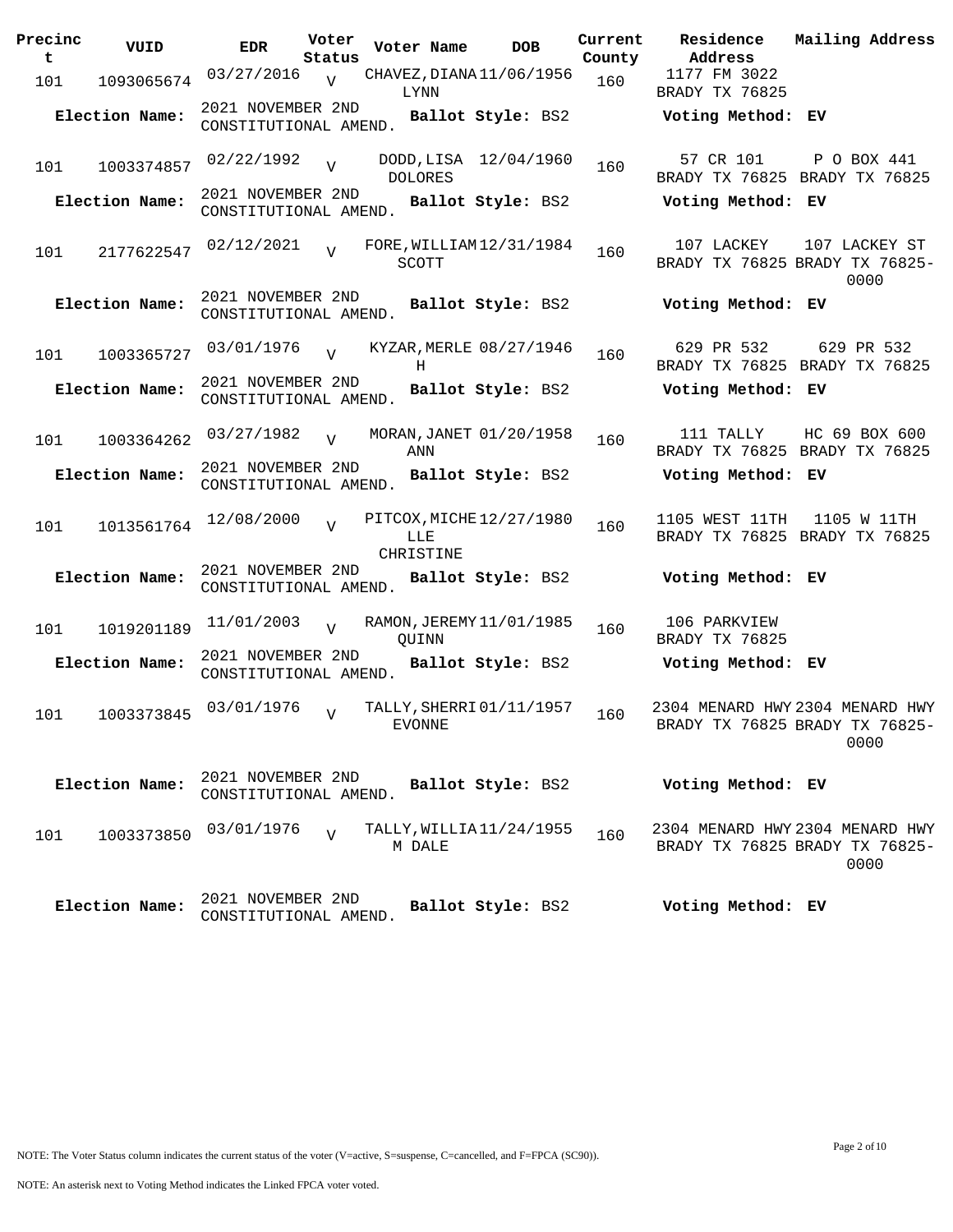| Precinc | VUID           | <b>EDR</b>                                 | Voter  | Voter Name            | <b>DOB</b>             | Current | Residence                                    | Mailing Address |
|---------|----------------|--------------------------------------------|--------|-----------------------|------------------------|---------|----------------------------------------------|-----------------|
| t       |                |                                            | Status |                       |                        | County  | Address                                      |                 |
| 102     | 1010939917     | 08/18/2011                                 |        | HILL                  | KENT, DONNA 01/10/1947 | 160     | 288 PR 530<br>MELVIN TX 76858 BRADY TX 76825 | 288 PR 530      |
|         | Election Name: | 2021 NOVEMBER 2ND<br>CONSTITUTIONAL AMEND. |        |                       | Ballot Style: BS2      |         | Voting Method: EV                            |                 |
| 102     | 1010939929     | 08/18/2011                                 |        | KENT, GLEN<br>RICHARD | 02/04/1948             | 160     | 288 PR 530<br>MELVIN TX 76858 BRADY TX 76825 | 288 PR 530      |
|         | Election Name: | 2021 NOVEMBER 2ND<br>CONSTITUTIONAL AMEND. |        |                       | Ballot Style: BS2      |         | Voting Method: EV                            |                 |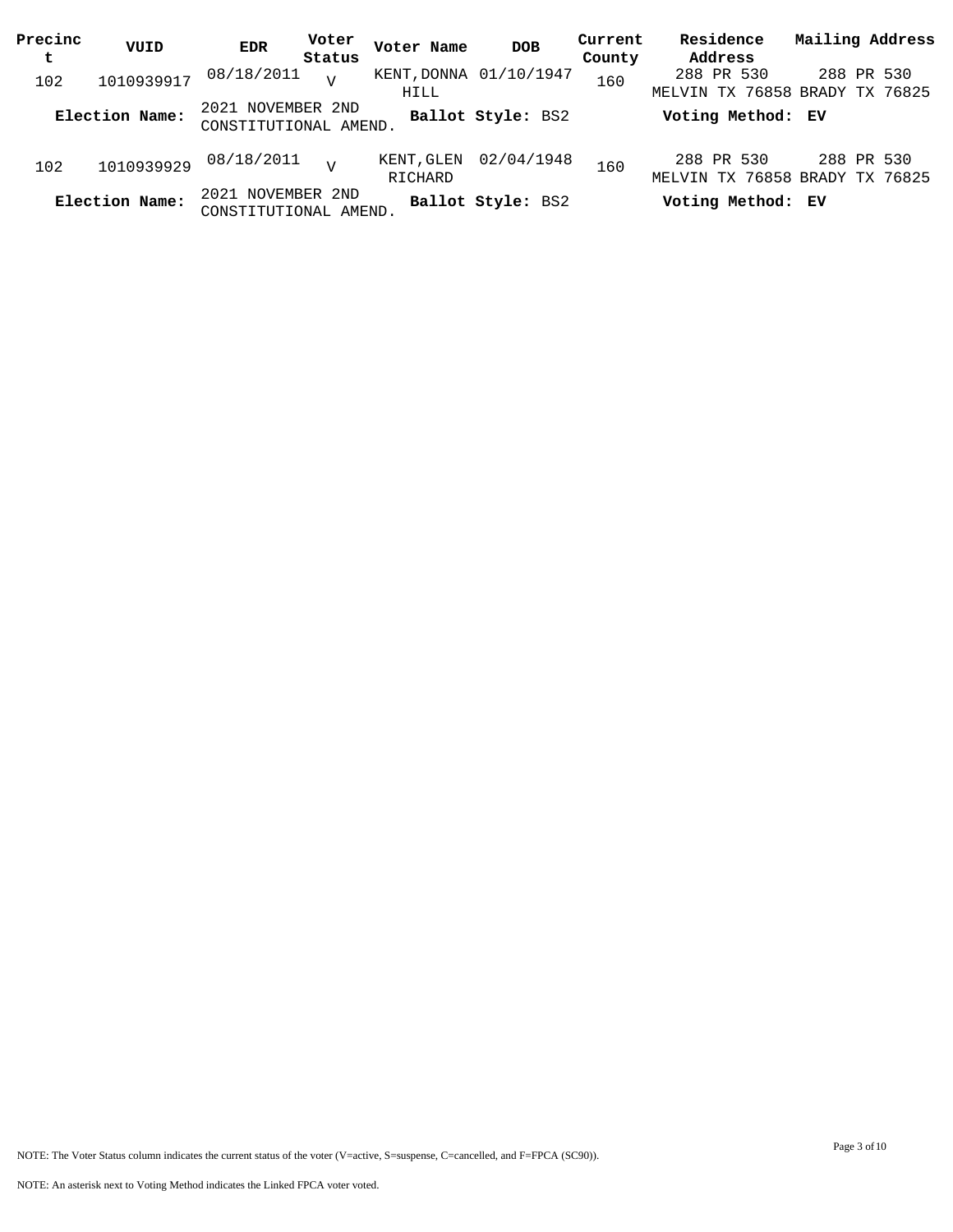| Precinc<br>t | VUID           | <b>EDR</b>                                 | Voter<br>Status | Voter Name                             | <b>DOB</b>        | Current<br>County | Residence<br>Address                         | Mailing Address                           |
|--------------|----------------|--------------------------------------------|-----------------|----------------------------------------|-------------------|-------------------|----------------------------------------------|-------------------------------------------|
| 201          | 1003385465     | 08/20/1988                                 | $\overline{V}$  | GRAHAM, CAROL 01/23/1957<br>YN CHILDS  |                   | 160               | 953 PR 644<br>BRADY TX 76825                 | P.O. BOX 470<br>BRADY TX 76825            |
|              | Election Name: | 2021 NOVEMBER 2ND<br>CONSTITUTIONAL AMEND. |                 |                                        | Ballot Style: BS2 |                   | Voting Method: EV                            |                                           |
| 201          | 1003385477     | 11/03/1992                                 | $\overline{z}$  | GRAHAM, GARY 10/13/1956<br>GLEN        |                   | 160               | 953 PR 644<br>BRADY TX 76825                 | P<br>BOX 470<br>$\circ$<br>BRADY TX 76825 |
|              | Election Name: | 2021 NOVEMBER 2ND<br>CONSTITUTIONAL AMEND. |                 |                                        | Ballot Style: BS2 |                   | Voting Method: EV                            |                                           |
| 201          | 1130549623     | 10/25/2018                                 | $\overline{V}$  | SKRAPITS, WIL07/05/1969<br>LIAM KAROLY |                   | 160               | 904 NORTH<br><b>BRIDGE</b><br>BRADY TX 76825 |                                           |
|              | Election Name: | 2021 NOVEMBER 2ND<br>CONSTITUTIONAL AMEND. |                 |                                        | Ballot Style: BS2 |                   | Voting Method: EV                            |                                           |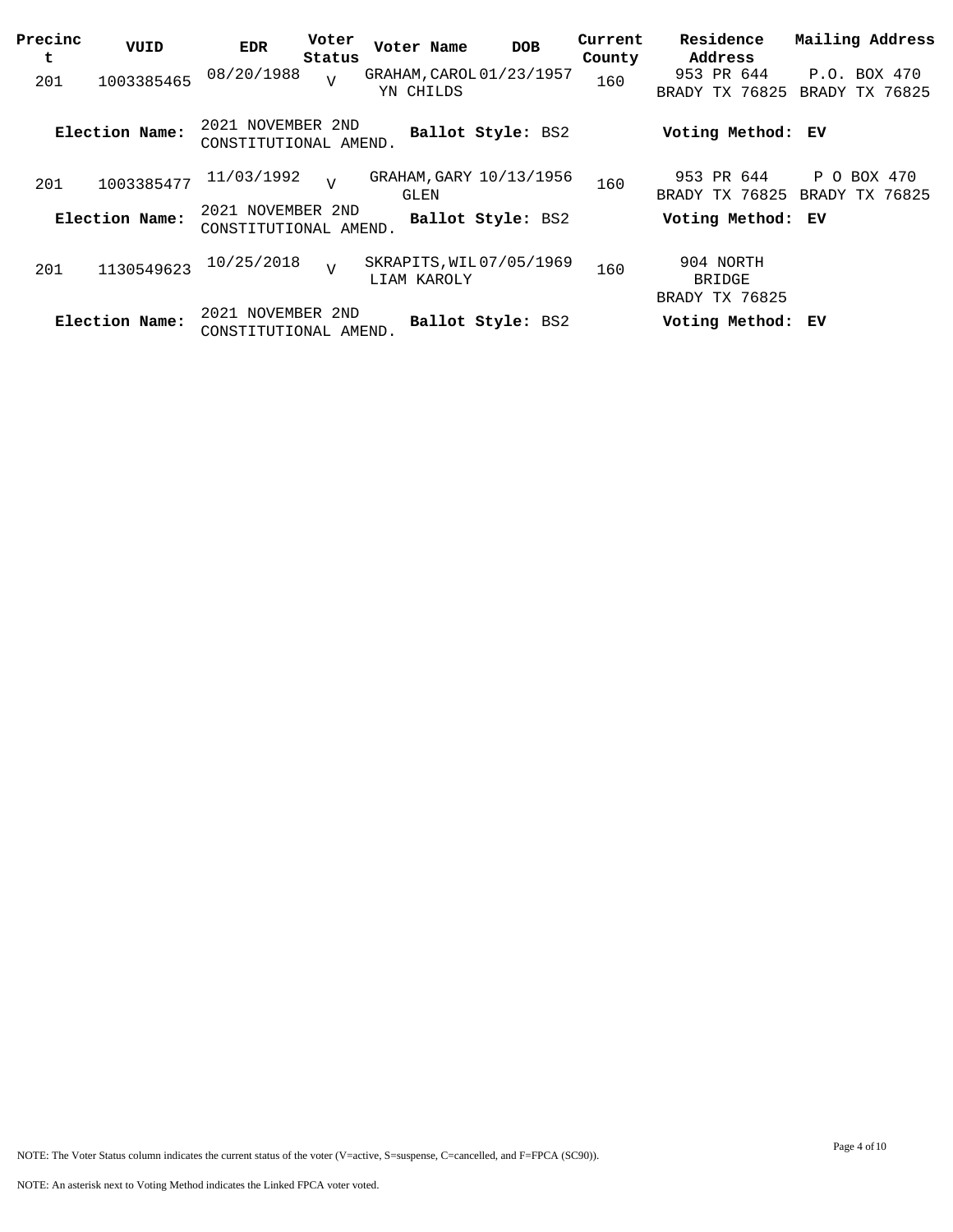| Precinc<br>t. | VUID           | <b>EDR</b>                                 | Voter<br>Status | Voter Name                            | <b>DOB</b>             | Current<br>County | Residence<br>Address                     | Mailing Address                                      |
|---------------|----------------|--------------------------------------------|-----------------|---------------------------------------|------------------------|-------------------|------------------------------------------|------------------------------------------------------|
| 301           | 1003370945     | 09/12/1992                                 | $\overline{U}$  | <b>JACOUELINE</b>                     | DEAN, NORMA 11/05/1952 | 160               | 336 OPEN<br>COUNTRY RD<br>BRADY TX 76825 | PO BOX 1044<br>BRADY TX 76825                        |
|               | Election Name: | 2021 NOVEMBER 2ND<br>CONSTITUTIONAL AMEND. |                 |                                       | Ballot Style: BS2      |                   | Voting Method: EV                        |                                                      |
| 301           | 1013834731     | 04/15/2016                                 | $\overline{V}$  | GOMEZ<br>JR, FELIX                    | 06/04/1980             | 160               | 917 BOMBAY                               | 917 BOMBAY<br>BRADY TX 76825 BRADY TX 76825-<br>0000 |
|               | Election Name: | 2021 NOVEMBER 2ND<br>CONSTITUTIONAL AMEND. |                 |                                       | Ballot Style: BS2      |                   | Voting Method: EV                        |                                                      |
| 301           | 1003388856     | 01/29/1996                                 | $\overline{z}$  | HARLOW, ARCHI 11/21/1941<br>E ROY     |                        | 160               | 808 NORTH<br>DAVIDSON<br>BRADY TX 76825  | 808 N DAVIDSON<br>BRADY TX 76825                     |
|               | Election Name: | 2021 NOVEMBER 2ND<br>CONSTITUTIONAL AMEND. |                 |                                       | Ballot Style: BS2      |                   | Voting Method: EV                        |                                                      |
| 301           | 1003388860     | 01/29/1996                                 | $\overline{z}$  | HARLOW, JANET 10/14/1952<br>LOUISE    |                        | 160               | 808 NORTH<br>DAVIDSON<br>BRADY TX 76825  | 808 N DAVIDSON<br>BRADY TX 76825                     |
|               | Election Name: | 2021 NOVEMBER 2ND<br>CONSTITUTIONAL AMEND. |                 |                                       | Ballot Style: BS2      |                   | Voting Method: EV                        |                                                      |
| 301           | 1003389720     | 11/01/1994                                 |                 | JONES, CHRIST 03/22/1966<br>INE A     |                        | 160               | 1202 WEST 2ND<br>BRADY TX 76825          |                                                      |
|               | Election Name: | 2021 NOVEMBER 2ND<br>CONSTITUTIONAL AMEND. |                 |                                       | Ballot Style: BS2      |                   | Voting Method: EV                        |                                                      |
| 301           | 1003391077     | 03/01/1976                                 |                 | LOCKLEAR, CON 06/08/1948<br>NIE SUE   |                        | 160               | 379 CR 158                               | 379 CR 158<br>BRADY TX 76825 BRADY TX 76825          |
|               | Election Name: | 2021 NOVEMBER 2ND<br>CONSTITUTIONAL AMEND. |                 |                                       | Ballot Style: BS2      |                   | Voting Method: EV                        |                                                      |
| 301           | 1003391083     | 03/01/1976                                 | $\overline{z}$  | LOCKLEAR, JAM 11/25/1945<br>ES EDWARD |                        | 160               | 379 CR 158<br>BRADY TX 76825             | 379 COUNTY ROAD<br>158<br>BRADY TX 76825-<br>7733    |
|               | Election Name: | 2021 NOVEMBER 2ND<br>CONSTITUTIONAL AMEND. |                 |                                       | Ballot Style: BS2      |                   | Voting Method: EV                        |                                                      |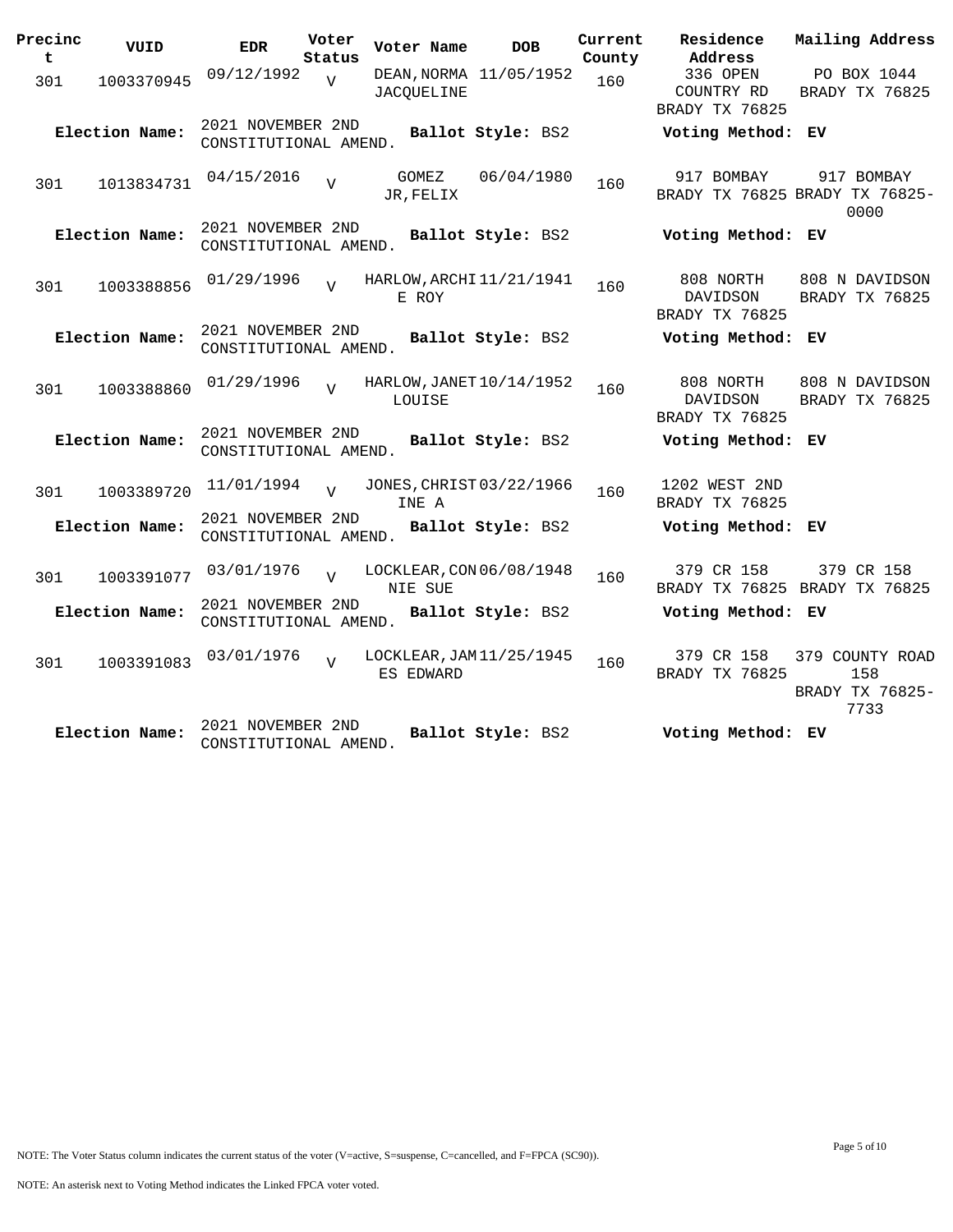| Precinc | VUID           | <b>EDR</b>                                 | Voter  | Voter Name | <b>DOB</b>               | Current | Residence                                          | Mailing Address              |  |
|---------|----------------|--------------------------------------------|--------|------------|--------------------------|---------|----------------------------------------------------|------------------------------|--|
| t       |                |                                            | Status |            |                          | County  | Address                                            |                              |  |
| 302     | 1003383402     | 03/01/1976                                 | T      |            | KIESLING, DON 10/08/1954 | 160     | 567 PR 751                                         | 567 PR 751                   |  |
|         | Election Name: | 2021 NOVEMBER 2ND<br>CONSTITUTIONAL AMEND. |        | ALD K      | Ballot Style: BS2        |         | BRADY TX 76825 BRADY TX 76825<br>Voting Method: EV |                              |  |
| 302     | 1003390992     | 08/26/1986                                 | T      | CEY L      | KIESLING, TRA 09/09/1955 | 160     | 567 PR 751<br>BRADY TX 76825                       | 567 PR 751<br>BRADY TX 76825 |  |
|         | Election Name: | 2021 NOVEMBER 2ND<br>CONSTITUTIONAL AMEND. |        |            | Ballot Style: BS2        |         | Voting Method: EV                                  |                              |  |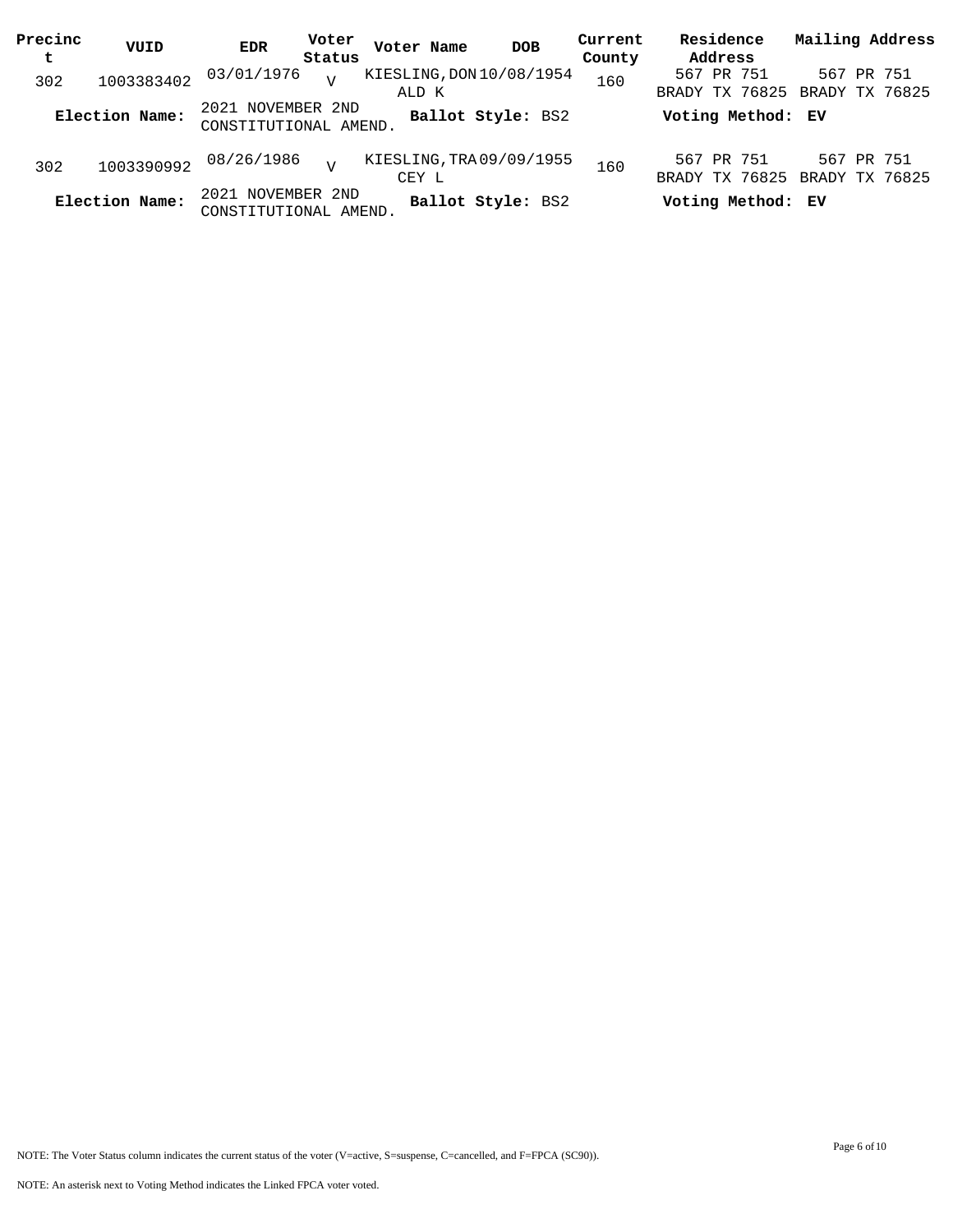| Precinc<br>$\mathbf t$ | VUID           | EDR                                        | Status | Voter Voter Name                  | <b>DOB</b>        | Current<br>County | Residence<br>Address | Mailing Address                               |
|------------------------|----------------|--------------------------------------------|--------|-----------------------------------|-------------------|-------------------|----------------------|-----------------------------------------------|
| 401                    |                | $1011872038$ $04/19/2000$ v                |        | DODDS, COREY 08/16/1961<br>EDWARD |                   | 160               | POW CAMP             | P O BOX 1377<br>BRADY TX 76825 BRADY TX 76825 |
|                        | Election Name: | 2021 NOVEMBER 2ND<br>CONSTITUTIONAL AMEND. |        |                                   | Ballot Style: BS2 |                   | Voting Method: EV    |                                               |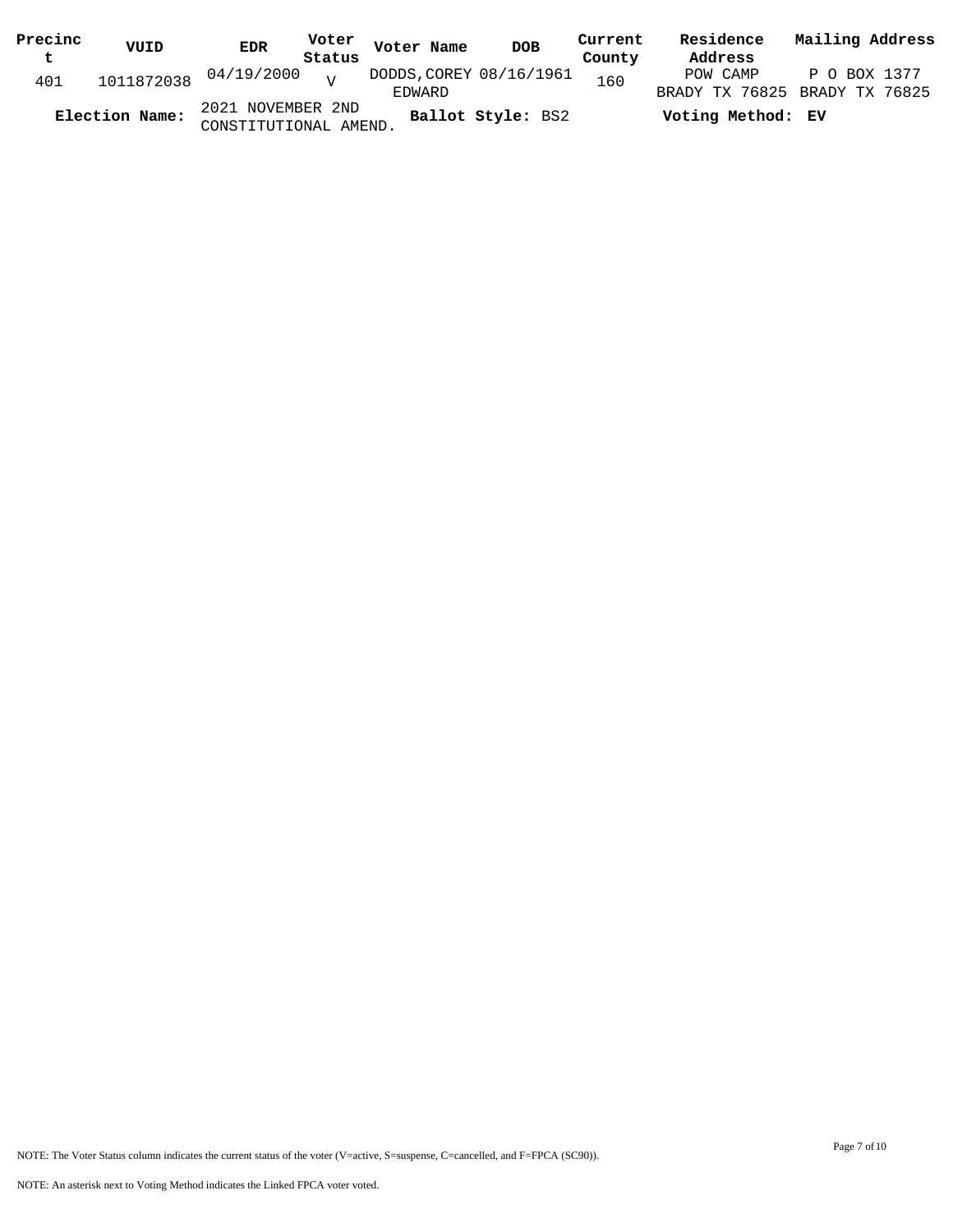| Precinc<br>t | VUID           | <b>EDR</b>                                 | Voter<br>Status | Voter Name                                      | <b>DOB</b>        | Current<br>County | Residence<br>Address                           | Mailing Address                       |
|--------------|----------------|--------------------------------------------|-----------------|-------------------------------------------------|-------------------|-------------------|------------------------------------------------|---------------------------------------|
| 402          | 2158622319     | 09/11/2019                                 | $\overline{V}$  | CAMPBELL, PRI 04/24/1970<br>SCILLA<br>WILLILAMS |                   | 160               | 6005 SOUTH EAST<br>9TH<br>ROCHELLE TX<br>76872 | PO BOX 3<br>ROCHELLE TX<br>76872-0003 |
|              | Election Name: | 2021 NOVEMBER 2ND<br>CONSTITUTIONAL AMEND. |                 |                                                 | Ballot Style: BS2 |                   | Voting Method: EV                              |                                       |
| 402          | 1173905917     | 11/02/2010                                 | $\overline{V}$  | MCBRIDE, CARE 02/07/1950<br>Y DONALD            |                   | 160               | 450 PR 915<br>ROCHELLE TX<br>76872             | PO BOX 121<br>ROCHELLE TX<br>76872    |
|              | Election Name: | 2021 NOVEMBER 2ND<br>CONSTITUTIONAL AMEND. |                 |                                                 | Ballot Style: BS2 |                   | Voting Method: EV                              |                                       |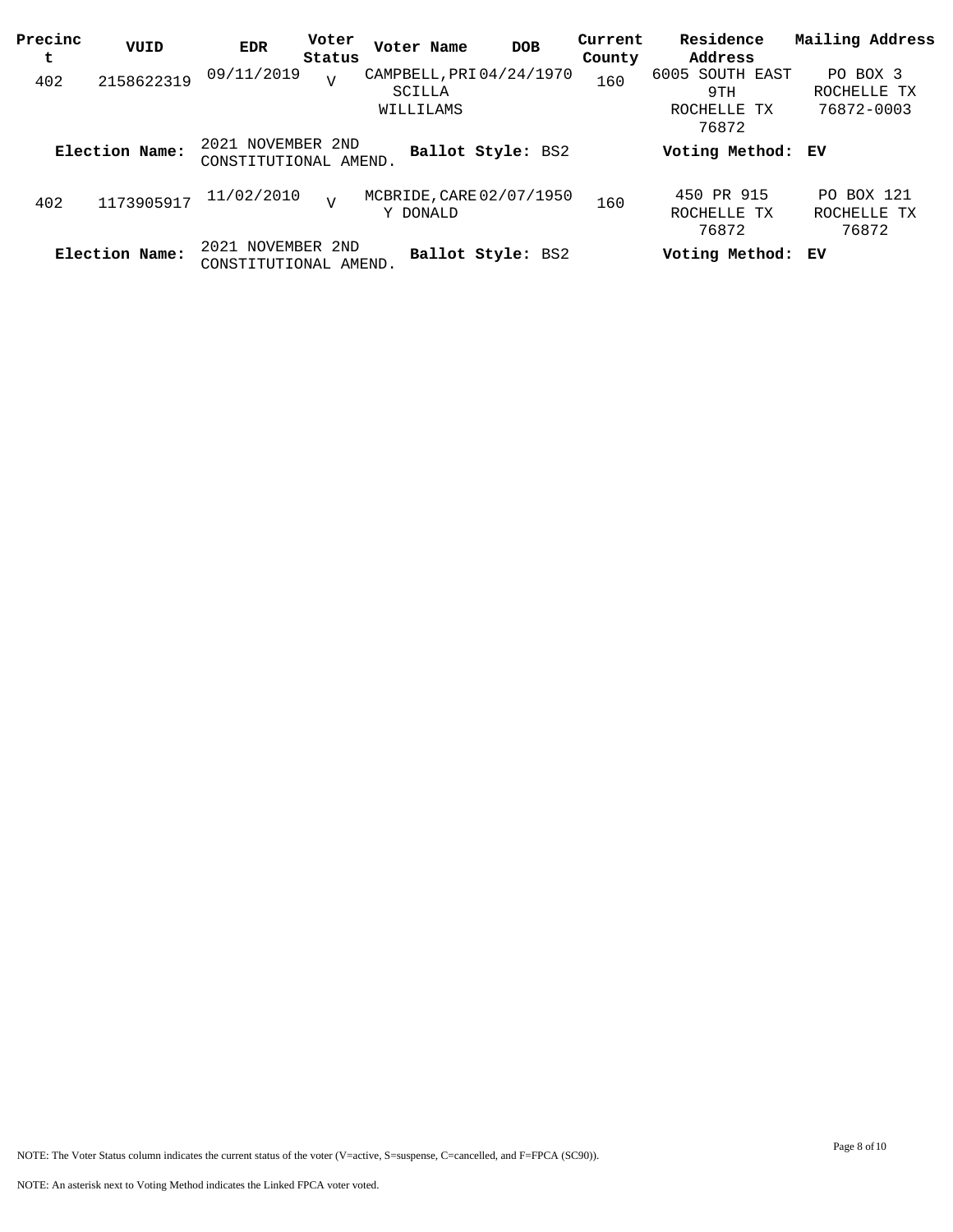| Precinc<br>t | VUID           | <b>EDR</b>                                 | Voter<br>Status | Voter Name                           | <b>DOB</b>        | Current<br>County | Residence<br>Address                | Mailing Address                                   |
|--------------|----------------|--------------------------------------------|-----------------|--------------------------------------|-------------------|-------------------|-------------------------------------|---------------------------------------------------|
| 403          | 1118002762     | 03/03/2018                                 | $\overline{V}$  | HOLMAN, CARL 06/06/1956<br>RAY       |                   | 160               | 1879 CR 434<br>ROCHELLE TX<br>76872 |                                                   |
|              | Election Name: | 2021 NOVEMBER 2ND<br>CONSTITUTIONAL AMEND. |                 |                                      | Ballot Style: BS2 |                   | Voting Method: EV                   |                                                   |
| 403          | 1117977934     | 03/03/2018                                 | $\overline{U}$  | HOLMAN, CAROL 03/08/1961<br>GRAHAM   |                   | 160               | 1879 CR 434<br>ROCHELLE TX<br>76872 |                                                   |
|              | Election Name: | 2021 NOVEMBER 2ND<br>CONSTITUTIONAL AMEND. |                 |                                      | Ballot Style: BS2 |                   | Voting Method:                      | EV                                                |
| 403          | 2138838620     | 08/20/2017                                 | $\overline{v}$  | MEDFORD, LONN 09/14/1953<br>IE CLYDE |                   | 160               | 4 CR 458<br>ROCHELLE TX<br>76872    | 4 COUNTY ROAD<br>458<br>ROCHELLE TX<br>76872-0000 |
|              | Election Name: | 2021 NOVEMBER<br>CONSTITUTIONAL AMEND.     | 2ND             |                                      | Ballot Style: BS2 |                   | Voting Method:                      | ЕV                                                |